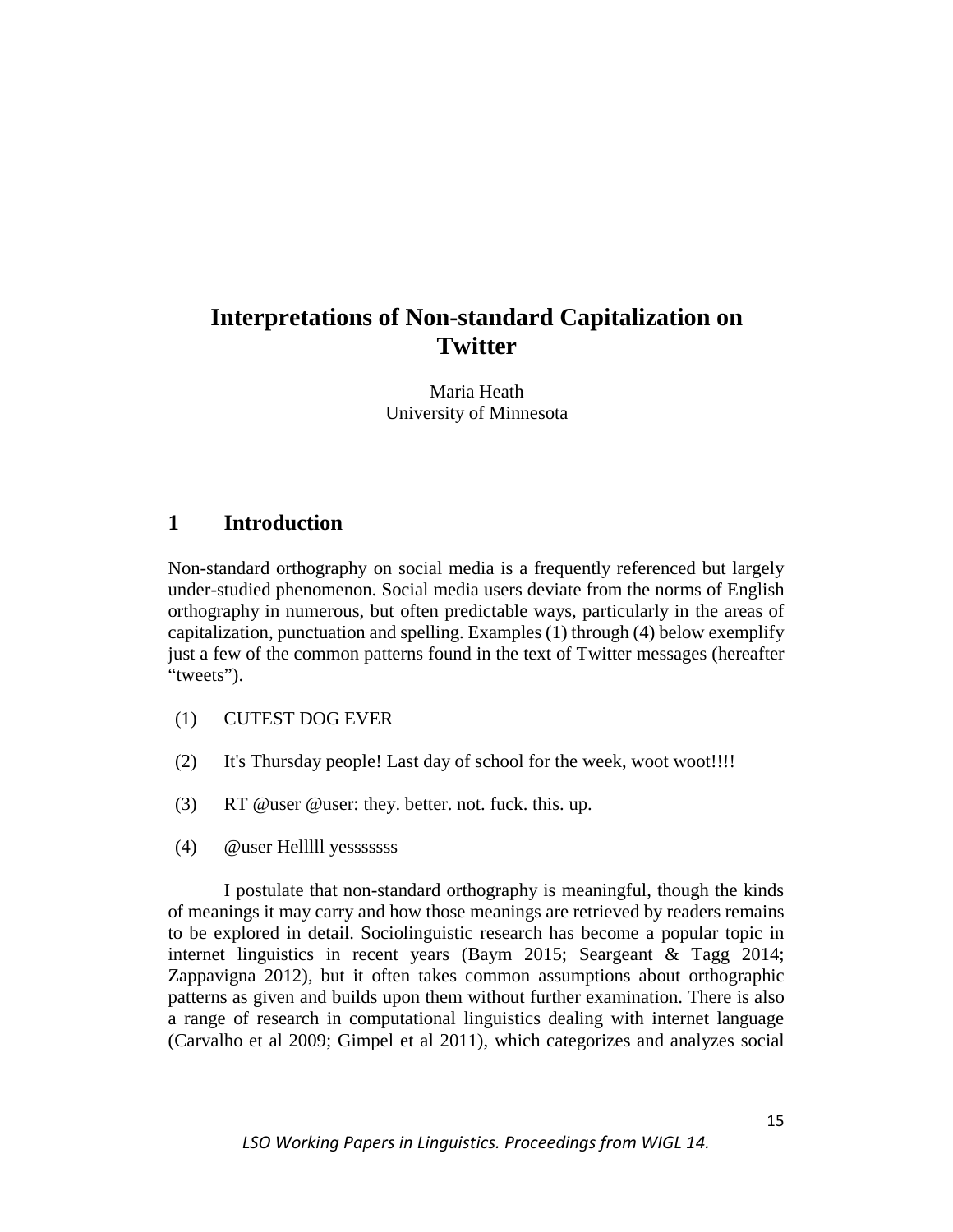media language in purely quantifiable terms. However, this field also makes little attempt at a rigorous analysis of the pragmatic uses of innovative orthography, revealing a clear need for the development of a model which sociolinguists and computational linguists can build on when dealing with the functions of pragmatic orthography.

As a preliminary step toward filling in this gap, this study examines the use of one specific pattern of non-standard capitalization found on Twitter: using capitals for the entire tweet, or for a large portion of it, as in example (1) above. The stereotyped interpretation is that this pattern indicates anger or yelling, but more descriptive work on Twitter suggests that it actually serves to upscale the emotive content of the message (Zappavigna 2012). Using Twitter corpus data, I investigate judgments on the emotive strength of tweets with and without the capitalization pattern in question, and the results are consistent with an upscaled strength judgment in happiness. I also propose that this upscaling function derives from writers' attempts to encode prosody in writing, and from readers' recognition of such cues. Assuming this prosodic explanation, the data can all be clearly motivated, and predictions can be made about how we might expect other examples to behave. These predictions may also be extended to explain other orthographic patterns found in social media, although a detailed analysis of these other patterns, such as those seen in examples  $(2)$ – $(4)$  above, will be the scope of future work.

# **2 Background**

l

Though Twitter displays a wide range of orthographic variation beyond the formality we've come to associate with written language, it's clear that the ways in which people deviate from the formal orthographic norms of English are not random. [1](#page-1-0) Rather, they are intended to be analyzed as relevant, and therefore to contribute to the interpretation of a text. Per Sperber & Wilson's Relevance Theory (2004), it is human instinct to search for relevance in communication, and communicators take advantage of this. They posit that:

"as a result of constant selection pressure towards increasing efficiency, the human cognitive system has developed in such a way that our perceptual mechanisms tend automatically to pick out potentially relevant stimuli, our memory retrieval mechanisms tend automatically to activate potentially relevant assumptions, and our inferential mechanisms tend spontaneously to process them in the most productive way" (Sperber & Wilson 2004: 254).

<span id="page-1-0"></span> $<sup>1</sup>$  Barring typos and other random factors, the majority of orthographic deviation found on social</sup> media should be considered to be intentional (Crystal 2011).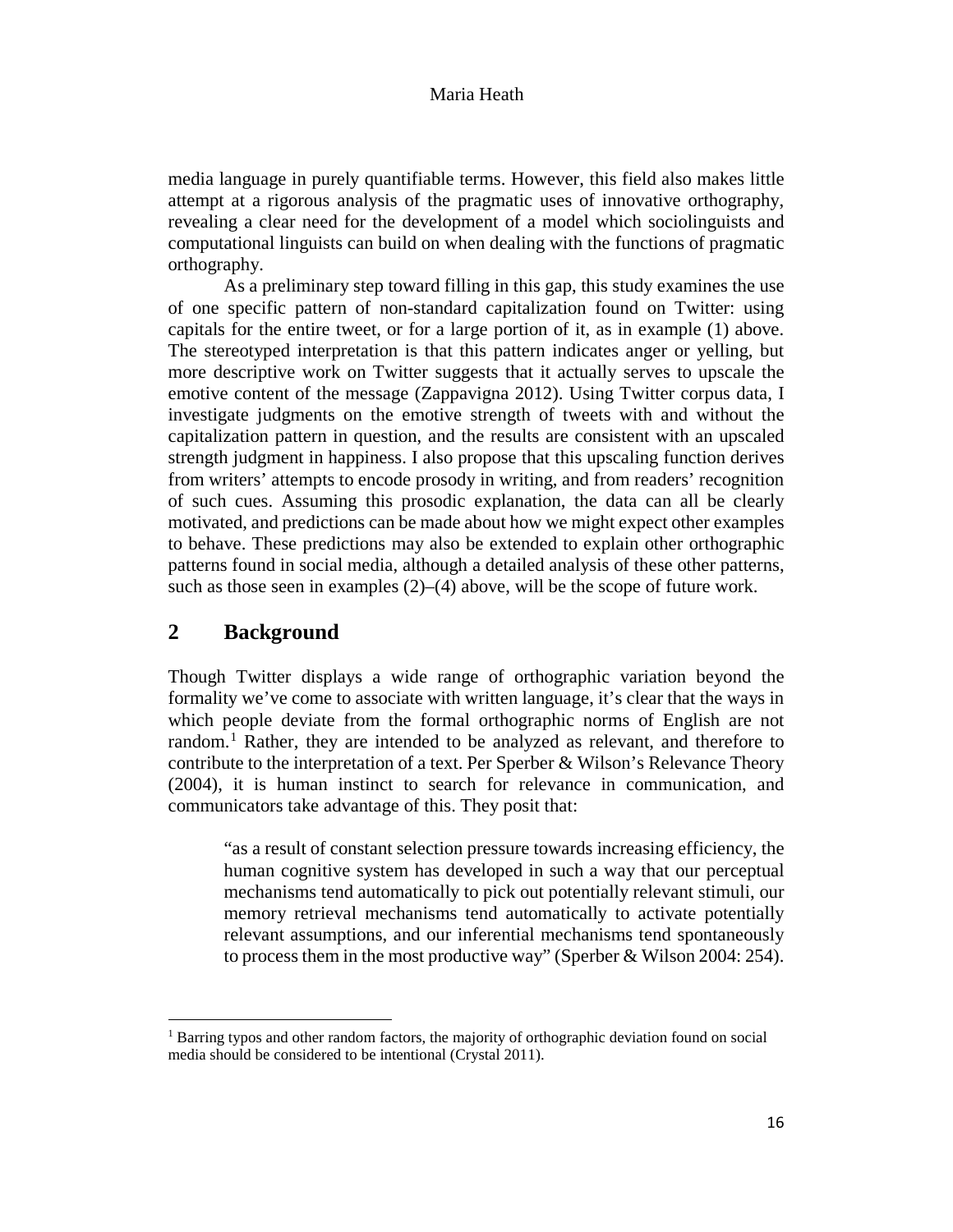Intentional stimuli are presumed to be relevant enough to be worth the processing effort of the receiver, since they are worth the production effort of the communicator. In this way, a writer may utilize non-standard orthography as an ostensive stimulus, knowing that it will attract the attention of the reader, who will then pick it out as relevant and assign it a meaning. This assigned meaning will be strongly influenced by contextual clues, and may additionally require one to draw on other assumptions and competencies. I will return to these concepts in more detail in the Discussion section.

In this study, I focus on non-standard variations of capitalization in tweets. I specifically consider tweets with the "caps lock" pattern, where all or most of the tweet is capitalized, or a small but random portion is capitalized<sup>2</sup>. I have chosen to examine capitalization because it is a widely available and frequently used orthographic pattern across platforms, and internet users often have clear intuitions and strong opinions about its usage.

The caps lock pattern has a few stereotyped meanings associated with it. Typing in all caps may get you accused of yelling, or "flaming"[3,](#page-2-1) and may be interpreted as an indicator that you are angry. Example (5) below shows that this interpretation fits some cases. But a broader set of examples of this pattern on Twitter provides more nuance:

- (5) RT @user: THERE ARE ALREADY LAWS ON THE BOOKS CONCERNING GUNS BUT THEY ARE NOT BEING ENFORCED! MORONS!
- (6) RT @user: IM OFFICIALLY IN CALIFORNIA AND IT IS BEAUTIFUL
- (7) RT @user: I NEED TO DO THIS

 $\overline{a}$ 

- (8) @user1 @user2 YOU GUYS ARE TOO NICE
- (9) RT @user: LISTENING TO THE SMITHS HAS MADE ME MOODY AND EMO.

It would be difficult to interpret the messages of (6) through (9) as being angry or as yelling based on their textual content. A range of possible emotions are represented, from happiness to desire to something akin to dramatic overacting. If

<span id="page-2-0"></span> $2$  Examples in which a single word in its entirety is capitalized, where capitalization changes more than once within the same word, or where words which are not proper nouns are given initial capitalization were not included in this pattern, as they seem to exhibit different pragmatic functions than the caps lock pattern.

<span id="page-2-1"></span><sup>&</sup>lt;sup>3</sup> Flaming is defined by Baym (2015) as messages which "include swearing, insults, name calling, negative affect, and typographic energy".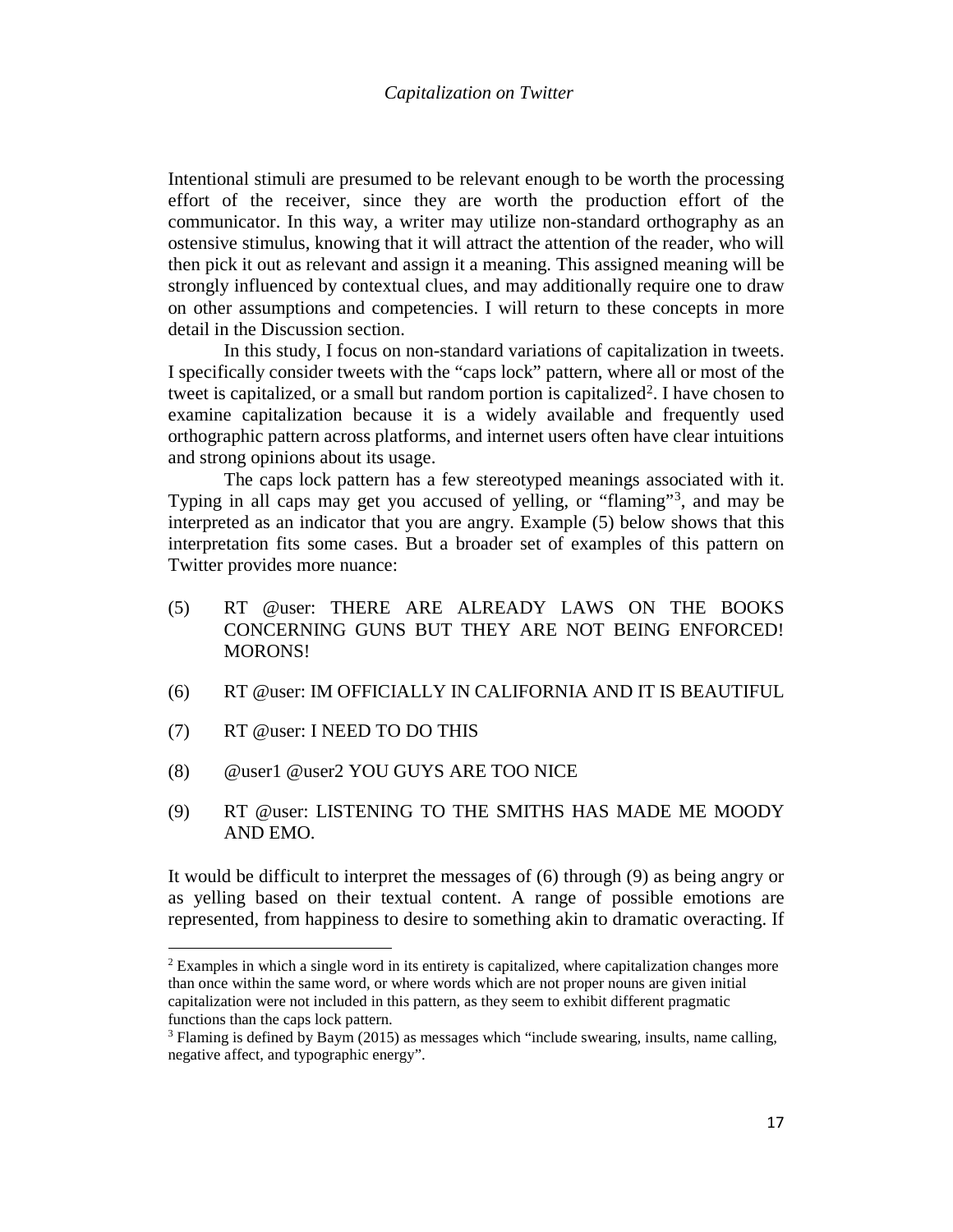anger is not the only emotion associated with this pattern, then these writers must intend to convey a different meaning with their orthographic choices.

 Zappavigna (2012) makes a more specific and intuitive claim, suggesting that both what she terms the "caps lock" pattern and the potentially related pattern of reduplicated exclamation points have similar functions, related to "upscaled graduation". She specifies that reduplication of exclamation points serves to upscale the "interpersonal meaning" of a written utterance, and that such an upscaling can be applied to both positive and negative meanings. The content and context of the tweet itself determines which meaning will be intensified. She ties this use of exclamation points and other similar patterns of punctuation to intonational or prosodic features of oral speech as the means of achieving this "graduation". Regarding capitalization, she only says that the caps lock pattern achieves a similar effect to that of the punctuation patterns she addresses.

Orthography as an indicator of prosody is a claim worth examining, as a framework for understanding the pragmatic functions of orthography. Internet linguists have long claimed that the instantaneous and prolific nature of the internet has offered orthography a chance to evolve and become more speech-like (Baym 2015; Crystal 2011; Werry 1996; Zappavigna 2012; Ferrara et al. 1991). Nonstandard capitalization and other orthographic deviations may thus be an attempt to capture the prosodic features of speech. For example, a speaker can increase the strength of the emotion they intend to convey by altering their prosody in oral communication (Piotrovskaya 2003; Cruttenden 1997). If capitalization can be substituted for prosody, this would explain Zappavigna's claim that it can upscale emotive content. But this explanation also predicts that the effects of capitalization on emotional strength will depend on context and the specific emotion in questions, since different emotions are realized with different prosodic features (Burkhardt and Sendlmeier 2000). I will expand upon these issues further in the Discussion.

The first step toward determining the specific function of the caps lock pattern is to test the analysis laid out by Zappavigna (2012), which relies only on intuition and a few select examples, and would be better supported with quantitative data. She makes a falsifiable claim in suggesting that the caps lock pattern may correlate with higher judgments of emotive strength in tweets, and in the following section I will lay out an experiment testing this claim. More complex theories regarding the pattern's relation to prosody may then be built upon this foundation.

# **3 Experimental design**

The working hypothesis for this experiment is that readers' interpretation of a tweet is influenced by the presence of the caps lock pattern. Specifically, I predict, based on initial observations of data items and following Zappavigna, that tweets including the caps lock pattern and which are also independently judged as being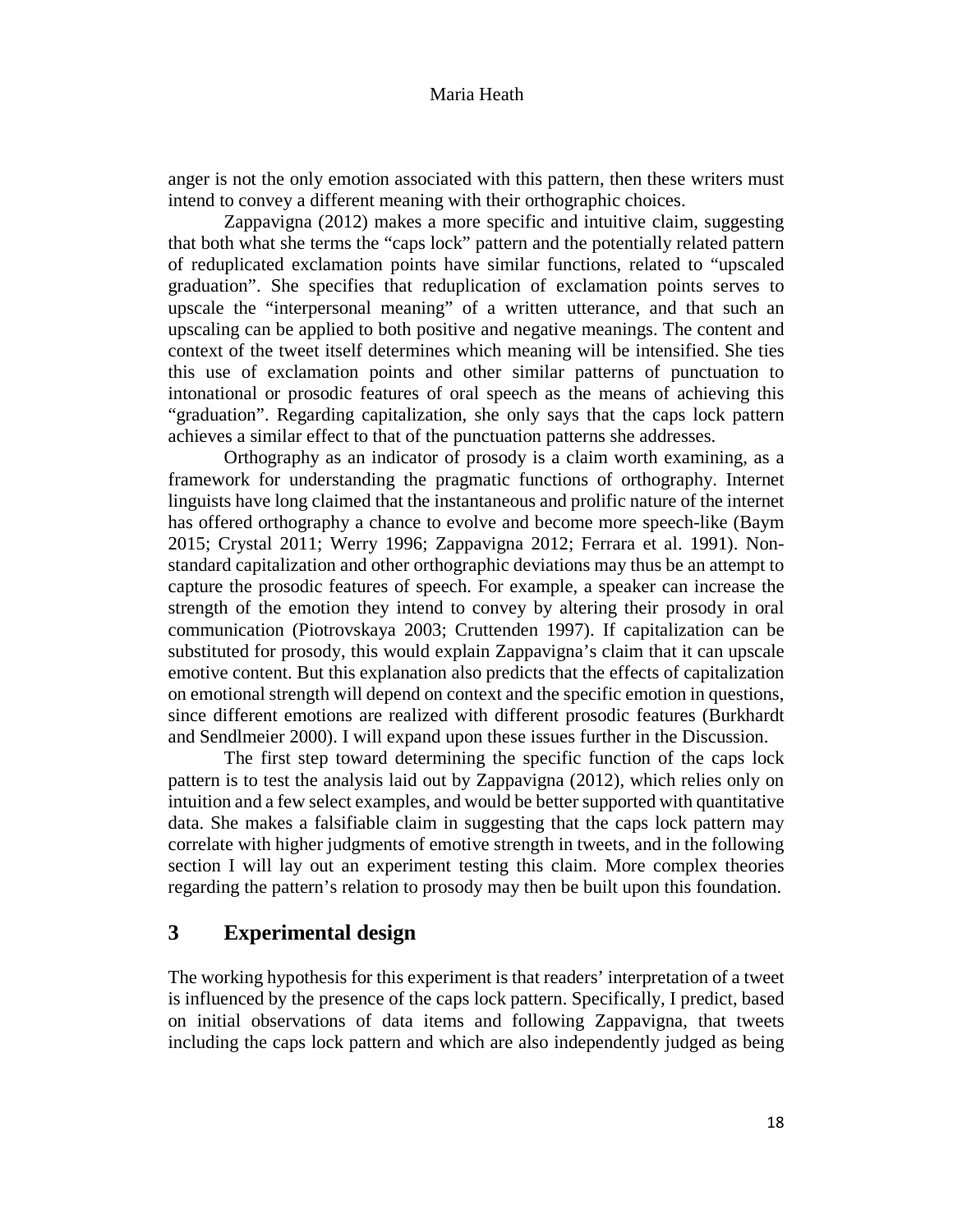exemplary for a specific emotion should be judged as having a lower degree of that emotion if the capitalization pattern is standardized<sup>4</sup>. In this study, I will be interested in happiness specifically, considering its frequency in the corpus and relative clarity of strength judgments.

I analyzed a sample of about 100,000 tweets, downloaded via the Twitter streaming application programming interface (API), run on June 23rd, 2016. From this sample, I pulled out every example which included the caps lock pattern and, after discarding duplicates, spam messages, and tweets in languages other than English, I was left with a 144-tweet corpus of non-standard capitalization on Twitter.

From this corpus, I selected several tweets including caps lock for inclusion in the test data. Items containing hyperlinks and emoticons<sup>[5](#page-4-1)</sup> were dispreferred, and tweets were selected based on overall clarity of content out of context and possibility of exemplifying one of the test emotions. Identifying information, such as usernames, was removed from the test items. For each tweet, a minimal pair item was included which maintained all the spelling, punctuation, and other orthographic choices, but reduced the capitalization to occurring only sentence- and propernoun-initially. An example of an original tweet and its standardized minimal pair can be seen in examples (10) and (11) below.

(10) RT @user1: @user2 HI ITS MY BIRTHDAY!!!

(11) RT @user1: @user2 Hi its my birthday!!!

l

The test was run in a survey format via Qualtrics, and test participants were recruited and compensated via Amazon Mechanical Turk. A total of 23 participants<sup>[6](#page-4-2)</sup> took the survey, 12 male and 11 female. Participants' ages ranged from 18–60, but most the participants were in their 20s. Seventeen participants reported using Twitter, and all participants reported using some social media platform for at least an hour a week. Participants were compensated \$1.00 for completing the survey, as per standard rates for a ~20-minute survey on Amazon Mechanical Turk.

Each survey contained 30 content items and 6 filler items. For each item, the participant saw either the original version of the tweet (containing the relevant

<span id="page-4-0"></span><sup>4</sup> Standardization is here defined as following the formal rules of English orthography, namely capitalizing only the first letter of a sentence and the first letter of proper nouns. 5 Emoticons are interpreted as paralinguistic non-verbal cues according to Zappavigna (2012) and

<span id="page-4-1"></span>others, and were thus excluded from this research, though future studies may benefit from examining the interrelation between emoticons and pragmatic orthography.

<span id="page-4-2"></span> $6$  24 total participants were recruited, but one response set was discarded because the participant did not answer any of the content questions.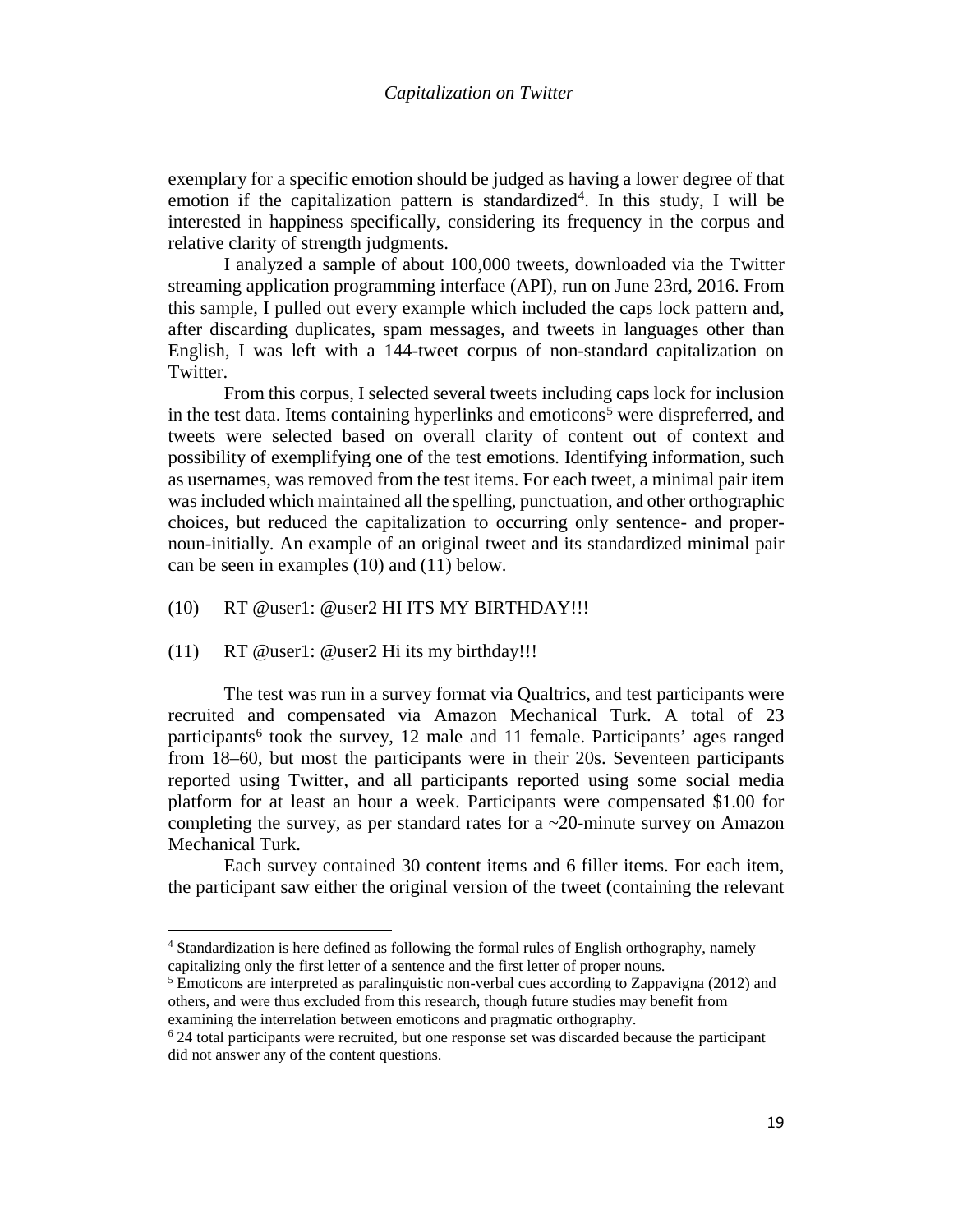capitalization pattern) or the standardized version (without the capitalization), and no participant saw both versions of the same tweet. The question formatting as seen by the participants is shown in Figure 1 below. The participants were given three options of emotions for each item — happy, sad, and angry — and were given the following instructions:

Please read the following tweets and judge as best as possible what emotion(s) the author intended to express. Each emotion option will include a slider which you should move to indicate the strength of that emotion in the given tweet. You may slide the bars for multiple emotions per tweet. If you feel that an emotion is not at all present in the tweet, leave the slider for that emotion at the lowest setting. If you feel that none of the given emotion options are present in the tweet, please leave all sliders at the lowest setting.

No numbers were shown to the participants to quantify the degree to which they slid the bar, but Qualtrics recorded their scores on a scale of 0–100 for the purposes of analysis. Participants saw only three degree markings: "Not at all" at the lowest end of the scale, "Moderate" in the middle, and "Very strong" at the high end.

|       | Not at all | Moderate | Very strong |
|-------|------------|----------|-------------|
| Happy |            |          |             |
| Sad   |            |          |             |
| Angry |            |          |             |

Figure 1: Question format

# **4 Results**

The resulting data was analyzed in the statistical computing environment R (R Core Team, 2014). I first used the mean ratings by item to determine which tweets were independently rated as good examples of a tweet fitting one of the three emotions. If the original version of the tweet was rated above 60 out of 100 for an emotion (i.e., falling above the "Moderate" marking on the slider) on average for all participants, I selected it as a strong example of that emotion. Ten of the 30 tweets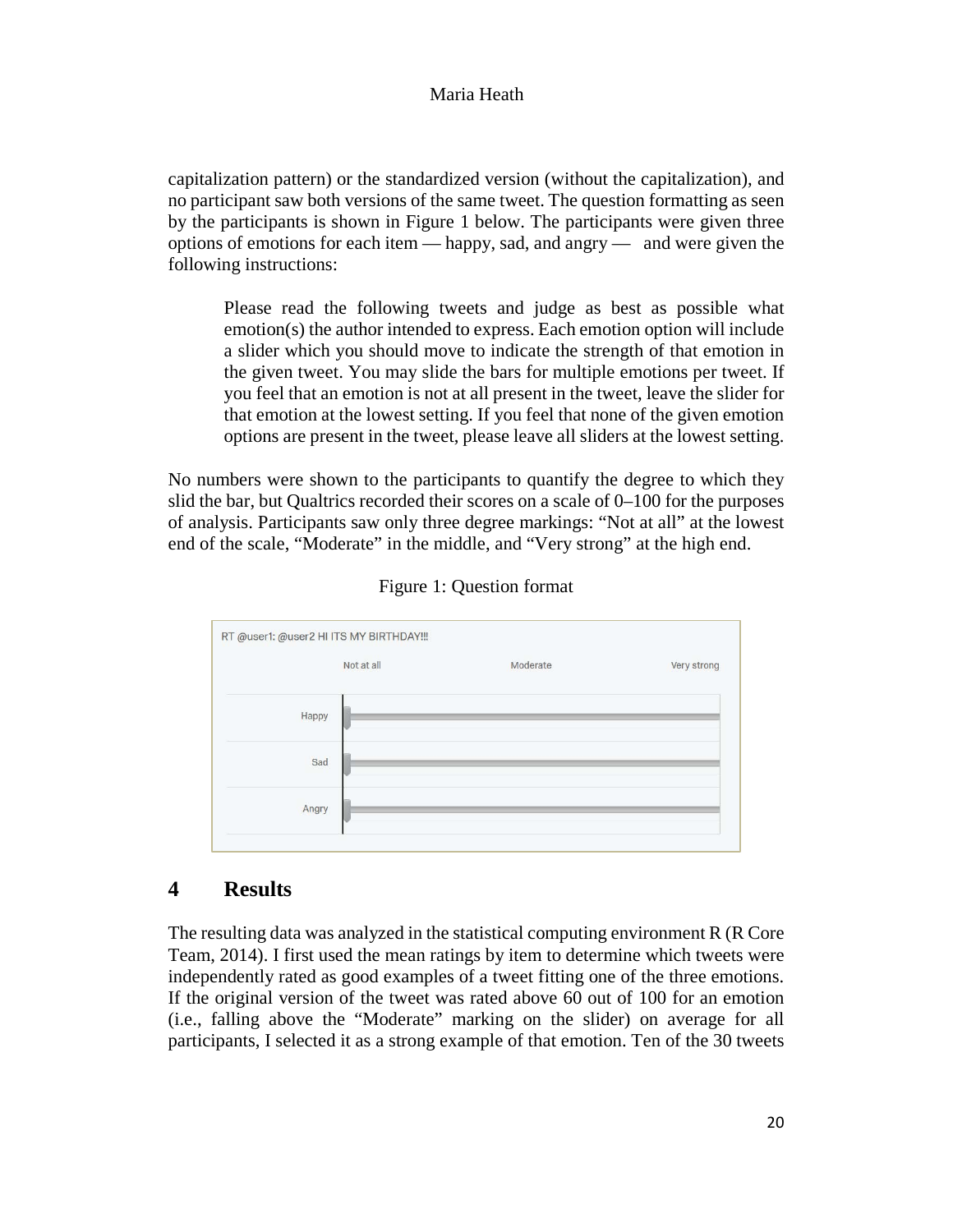were rated as happy by these standards, four were rated as angry, and no tweets were rated as sad. I placed the highly rated items into happy and angry subsets for comparison by capitalization condition.

The results of the experiment are summarized in Table 1 and presented graphically in Figure 2. The estimated means out of 100 for the happiness rating of the original condition was  $\mu$ =75.06 and the standardized condition was  $\mu$ =67.75. A pair of by-participants (F1) and by-items (F2) repeated-measures ANOVAs revealed a significant effect of nonstandard capitalization on the happiness ratings  $(F1(1, 22) = 7.69, p < 0.05; F2(1, 9) = 6.49, p < 0.05$ . The difference between the estimates for original ( $\mu$ =69.27) and standardized ( $\mu$ =68.77) angry tweets was not significant.

Table 1: Mean happiness ratings with standard error in parentheses

|       | Original     | Standardized |
|-------|--------------|--------------|
| Happy | 75.06 (2.32) | 67.75(2.56)  |
| Angry | 69.27 (3.41) | 68.77 (3.87) |



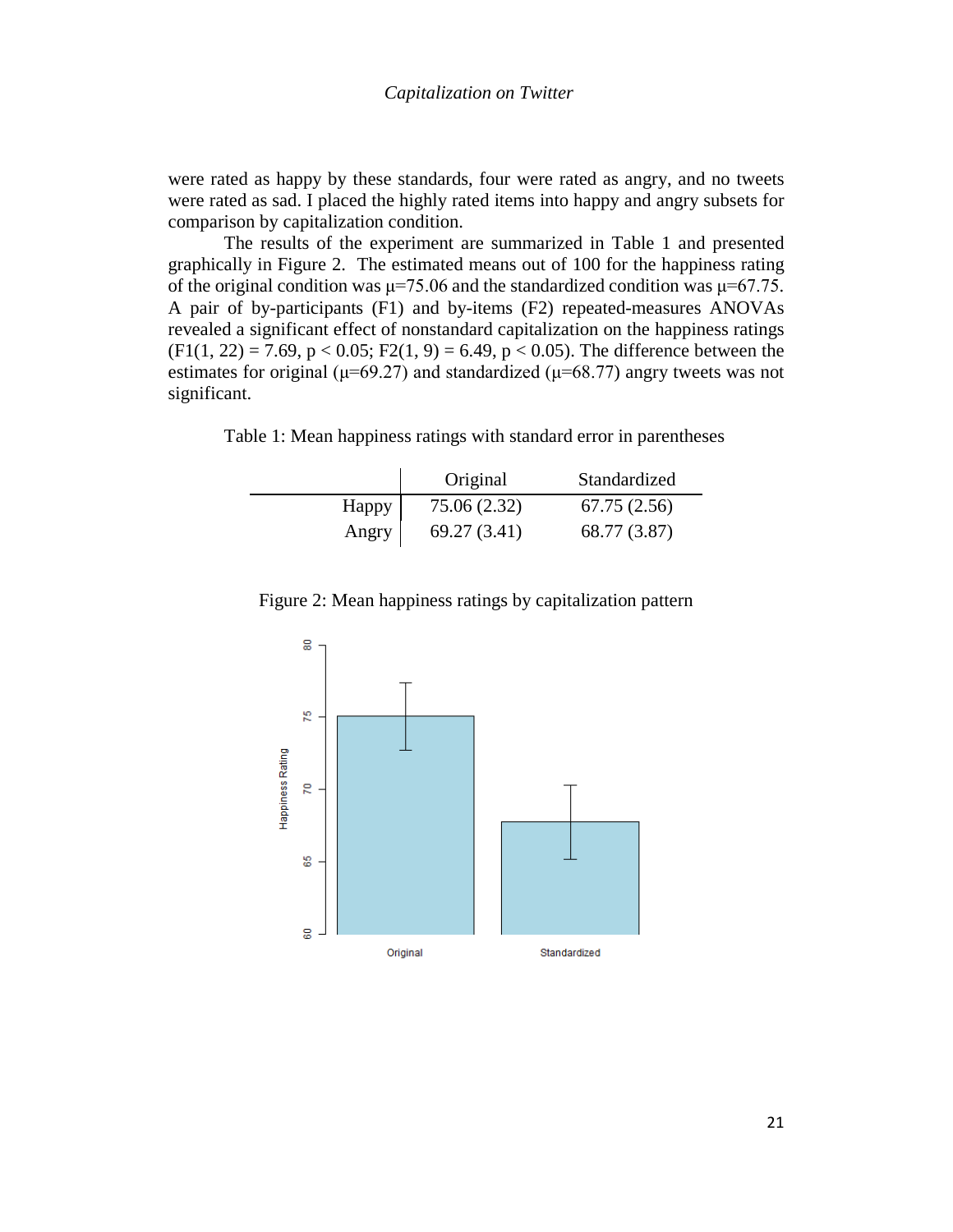# **5 Interpretation and discussion**

# **5.1 Orthography and prosody**

The results show that the realization of a tweet's orthography as caps lock or standardized influences the reader's interpretation of the degree of happiness present. For tweets with happy content, those with the caps lock pattern are rated as happier than those without. This difference supports the hypothesis that capitalization plays a pragmatic role in text interpretation. Additionally, the high proportion of happy ratings for tweets with caps lock contradicts the stereotyped assumption that capitalization correlates to anger. But the lack of a significant difference in the ratings of the angry tweets also suggests that capitalization does not *always* indicate emotive strengthening in a text. To explain the results for all three emotions with one coherent theory, I propose that we adopt the theory that capitalization is a tool for indicating prosody in writing.

The idea that orthographic tools such as punctuation, spelling, and capitalization have been used to compensate for a lack of prosody, intonation, and paralinguistic cues in writing can be seen in early work on discourse patterns in online communities. Werry (1996) observes chatroom-users writing in all-caps and proposes that it is being used for emphasis. Nearly two decades later, Baym (2015) makes similar claims, pointing out that a variety of orthographic tools can be used to set certain words or phrases apart from other text visually, thus indicating that they should be emphasized. This analysis can be supported with Twitter data, as in example (12) below.

(12) Is there REALLY a secret Starbucks menu, or are people just as demanding and annoying as I think they are? @user?

In this case, the capitalization of a single word seems to indicate linguistic focus on that word. In fact, this colloquial use of capitalization exactly mirrors the use of capitalization in linguistic texts on intonation to indicate stress and focus (Cruttenden 1997).

To understand why capitalization can be used for both prosodic emphasis and emotive strengthening, first we must understand what the two patterns have in common. Emphasis, or stress, can be indicated prosodically in English with either increases in pitch, length, or volume, with pitch being the most prominently used in English (Cruttenden 1997). Therefore, a word that is intended to be stressed should have at least one of these three features.

Since heightened emotional states lead to physiological changes which effect prosody, strong emotion is often indicated by increases in pitch, volume, or speed of speech (Piotrovskaya 2003; Cruttenden 1997). Though largely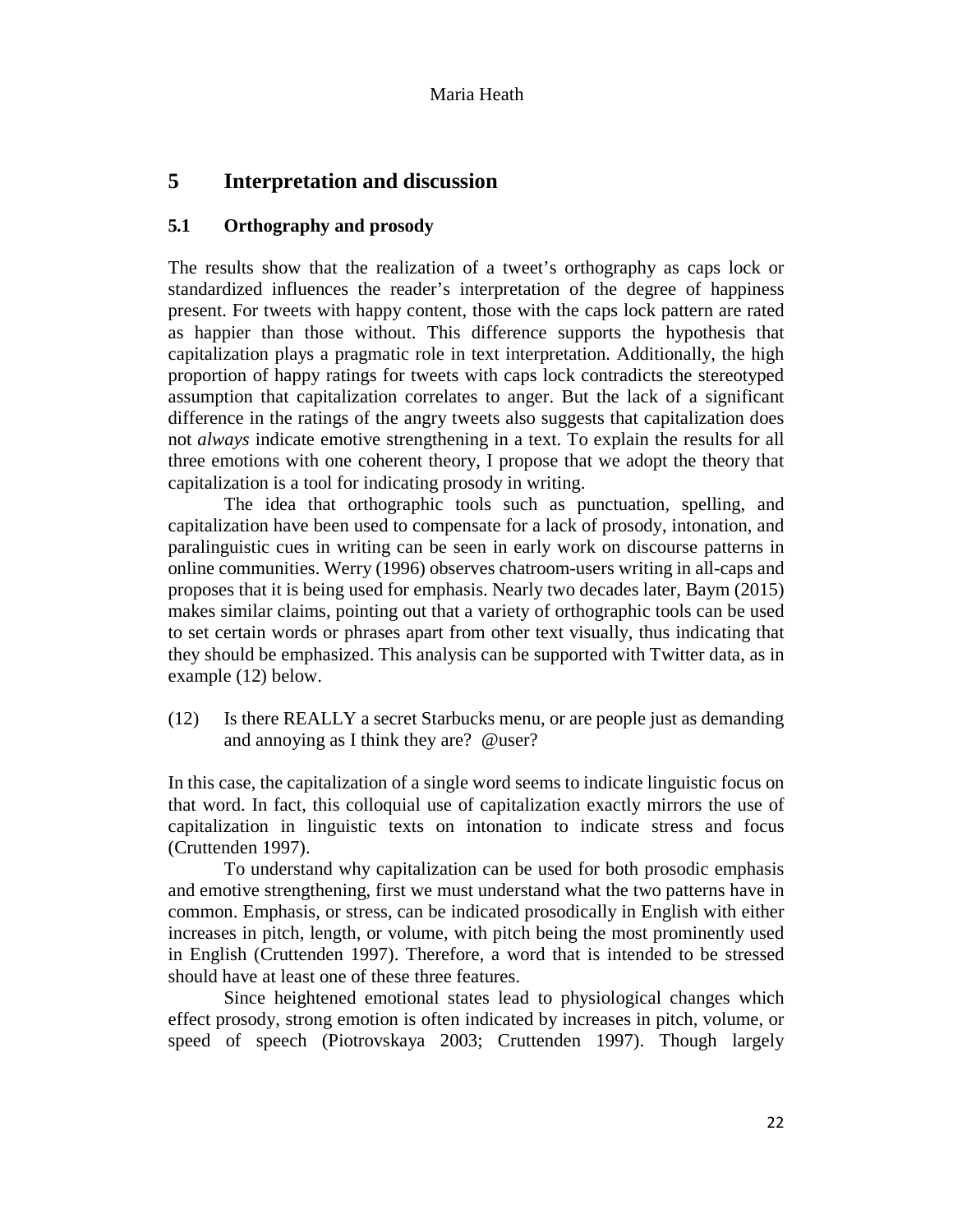unconscious, these changes are widely recognized and understood, and can be manipulated by speakers to affect a false emotional state, as in acting or sarcasm. Therefore, these prosodic features give the listener information beyond the literal content of the utterance about the emotion being expressed and its degree.

Note the overlap between prosodic emphasis and the prosodic realization of heightened emotional states: increased pitch and volume are prominently used in both cases. If both emphasis and heightened emotion are also frequently indicated using capitalization, is it possible that capitalization correlates to a change in pitch or volume? In such a case, readers would have to determine which linguistic role the prosodic features are playing in each utterance based on contextual clues, such as how much of it is capitalized. I will here turn to Relevance Theory and studies on the linguistic nature of orthography to suggest that this is exactly the case.

Recall that Sperber and Wilson (2004) state, "our memory retrieval mechanisms tend automatically to activate potentially relevant assumptions" when analyzing potentially relevant cues. In the case of phrasal capitalization, it follows that, in the search for relevance triggered by the deviation from orthographic norms, readers look for a phrase-level meaning that capitalization may be intended to convey. As prosody is currently not well represented in standard orthography, deviations such as the caps lock pattern may be all it takes to trigger a reader's prosodic competence and, drawing from other contextual clues, fill in the most appropriate prosodic realization of the utterance.

A more intuitive example may here serve to strengthen the claim that orthography can serve as an analog to prosody. Consider example (13):

#### (13) Im sooooooo hungryyy

What does the writer intend to convey by reduplicating the final letters of the second two words? Intuitively, the words with reduplication, if pronounced out loud, would be prosodically lengthened (Lamontagne & McCulloch 2017). Here there is a more obvious relationship between the orthography and the prosodic realization, due to the analogy between visual and aural length.

Capitalization may not inherently have a pitch or volume function that can be drawn upon for prosodic play, but recent work has shown that it does not need to. Studies have shown that some spellings have undergone self-standardization over time, similar to the way spoken dialects may standardize over time and across large groups of speakers with dialectal variation (Berg & Aronoff 2017). If spelling conventions can standardize through natural use, it stands to reason that pragmatic (or prosodic) usages of orthography could do the same.

In fact, lengthening, as mentioned above, has been attested to be one such case. Lamontagne and McCulloch (2017) show that lengthening patterns in writing don't always phonetically match up with the way they would be lengthened orally. In the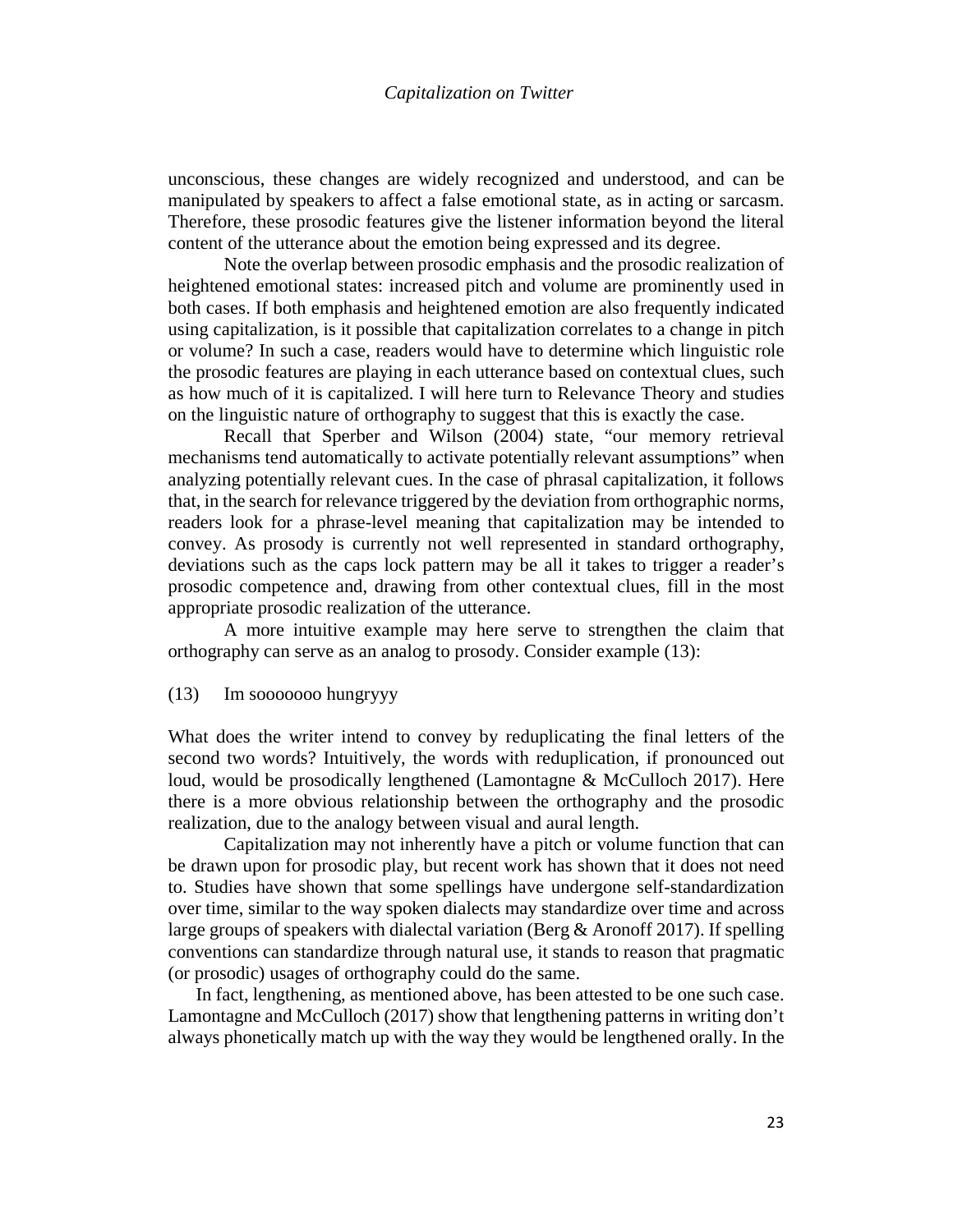previous example, we saw the vowels getting lengthened, as expected, but in the example (14), the reduplicated letter is not only not a vowel, but is an unpronounced letter.

## (14) RT @user: "You're the bombbbbbb" haha

The writer chose not to reduplicate the vowel because they are following a standard rule for textual lengthening which does not match its prosodic counterpart. As seen in both (13) and (14), the most popular choice of letter to reduplicate is the final letter of the word, a standard which has emerged and solidified through online usage, and is now widely employed (Lamontagne & McCulloch 2017).

It's worth noting that, although even arbitrary choices may standardize over time, certain facts about prosody do limit what kinds of orthographic realizations can best represent prosodic features. Prosody is a suprasegmental phonological feature, which means it extends across multiple sounds, and often multiple words (Cruttenden 1997). As such, it also requires suprasegmental transcription when it needs to be indicated. In intonation literature, there are several ways of indicating prosody, but many of them require markings not easily accessible on a traditional keyboard. Capitalization, as a universally-accessible feature that can be extended across any portion of a text, is thus a prime candidate for use as a suprasegmental marker of prosody.

#### **5.2 Interpretations of results with prosodic framework**

In terms of pragmatic function, if the caps lock pattern does correlate to increased pitch and volume, we can make certain predictions about how it might be used. For example, we would predict that it would only be used to indicate emotions that, when indicated prosodically, are expressed with an increase in pitch or volume. As noted earlier, acoustical research on the prosody of emotions reports that happiness is generally expressed with high pitch, so we should expect to see it correlate with orthography indicating raised pitch (Burkhardt & Sendlmeier 2000). In the survey results we do in fact see higher happiness judgments with the caps lock pattern.

Sadness, on the other hand, which is typically expressed with lower pitch, shouldn't regularly correspond with the caps lock pattern (Burkhardt & Sendlmeier, 2000). And in fact, though several the tweets in my survey were rated higher for sadness than for happiness or anger, none of them were rated high enough to pass the cutoff for being a strong example of a sad tweet. The average rating for the original versions of the 10 tweets with the highest sadness ratings was only 29.4, while for happiness that average was 75.1. These results are expected if the prosodic features conveyed by capitalization conflict with the prosodic features of stronger sadness.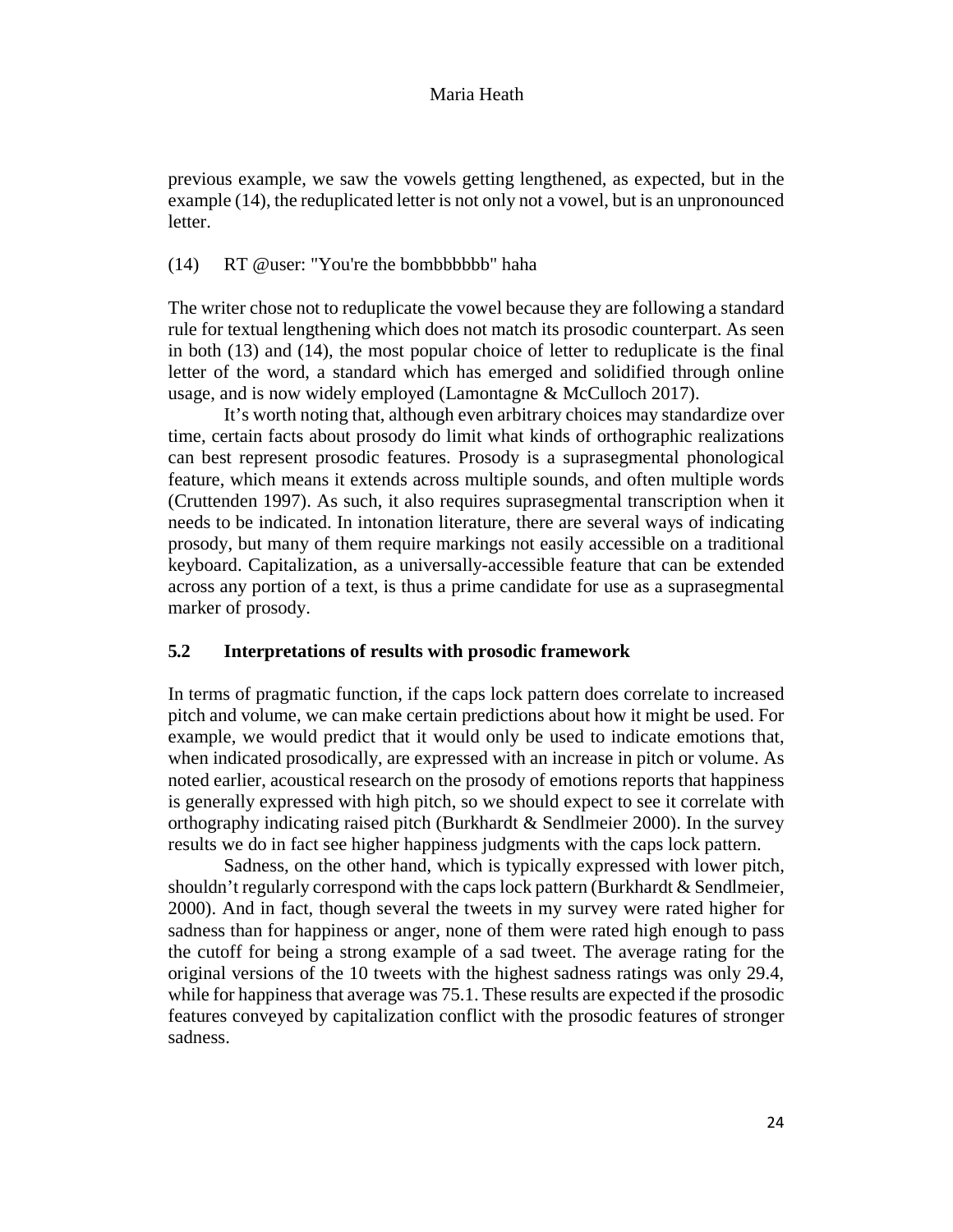## *Capitalization on Twitter*

The survey results for the angry tweets can also be explained by this framework. Recall, there was no significant difference in ratings between the original and standardized versions of the 4 angry tweets. This may seem puzzling if we assume that capitalization simply heightens any emotion, but consider examples (15) and (16) below:

### (15) @user fiGHT ME

(16) @user fight me

l

These two examples were both rated highly for anger in the survey<sup>7</sup>, and a finer distinction in the term "anger" may explain why. Example (15) may be interpreted as indicating "hot anger," which is expressed with a high pitch, or yelling. Example (16) can also be read as angry if we interpret it as "cold anger" which is generally expressed with a lower pitch (Burkhardt & Sendlmeier 2000). Since these two flavors of anger are realized with different prosody, and if capitalization is analogous to prosody, then we expect different capitalization patterns for the two versions of anger. This explains why we don't see a difference in ratings for angry tweets, since the test does not account for the difference between lack of anger and cold anger, neither of which are expressed with raised pitch or volume. Testing this distinction is a task more suited to a production test, in which we could observe readers' oral interpretations of text in more detail.

## **5.3 Prosodic orthography across platforms**

It is clear even without having run production tests, though, that social media users understand that the manipulation of orthography can be an indicator of prosody. Take for example Figure 3 below. This is a post from Tumblr, a multi-media blogging website which allows for longer posts and a wider variety of text formatting options than Twitter. In the undeniably limited medium of written text, writers take advantage of every available optionality for nuanced expression. As Baym (2015) mentions, formatting options which set some text off from the surrounding text (or even just from the expected formatting) may be used for emphasis. Bolding and italicization, as suprasegmental formatting options, may thus also be indicators of prosody.

<span id="page-10-0"></span><sup>&</sup>lt;sup>7</sup> The average anger ratings for (15) and (16) respectively were 66.91 and 65.00 out of 100.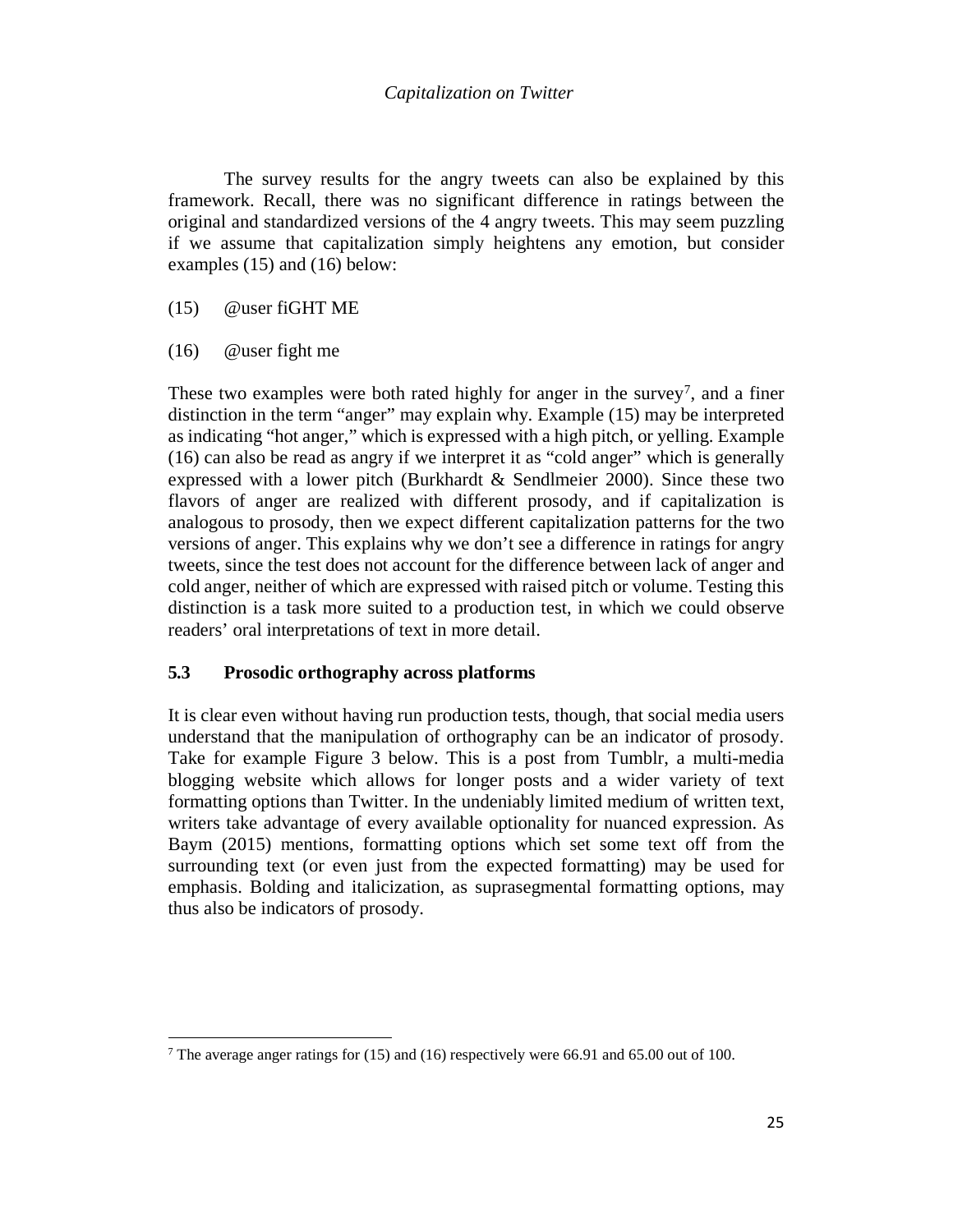Figure 3: Stylization on Tumblr

| hey this is normal shit                                         |
|-----------------------------------------------------------------|
| <b>FUCKING ANGRY SHIT</b>                                       |
| this is whispering shit                                         |
| THIS IS SERIOUS SHIT                                            |
| scared to say things shit                                       |
| fucking pay attention shit                                      |
|                                                                 |
| I hope I wasn't the only one who read this in different voices. |

As Figure 3 shows, writers are aware, if only to a very general degree, of how they are using orthography pragmatically. The writer of the original post clearly states that they intend the differently formatted sentences to be interpreted differently. And perhaps most tellingly, the second commenter indicates that they accessed these different interpretations through the medium of prosody, even if only in their heads. This post and its comment have been shared over 300 thousand times on Tumblr, demonstrating that the content is highly relatable, and supporting the theory that orthography and prosody are closely related on social media.

# **5.4 Additional factors**

Despite the tendency for usage to standardize over time, there are a few factors, both technological and social, which may affect the interpretation of orthographic patterns, and thus merit further study. First, as seen in the example from Tumblr, different social media platforms make different subsets of orthographic variation available to users, and so differences in usage may arise due to different social media use patterns. For example, the availability of a wider range of formatting options may lead to a more nuanced division of pragmatic labor on some platforms. Given a larger number of respondents and a more diverse sampling of test items, we may expect to see a difference in judgments by reader based on which social media platform they use most often.

Another factor that might play a role in reader interpretation of text is demographics. As Crystal (2011) points out, there are attested differences in language usage online between users of different age groups, men versus women,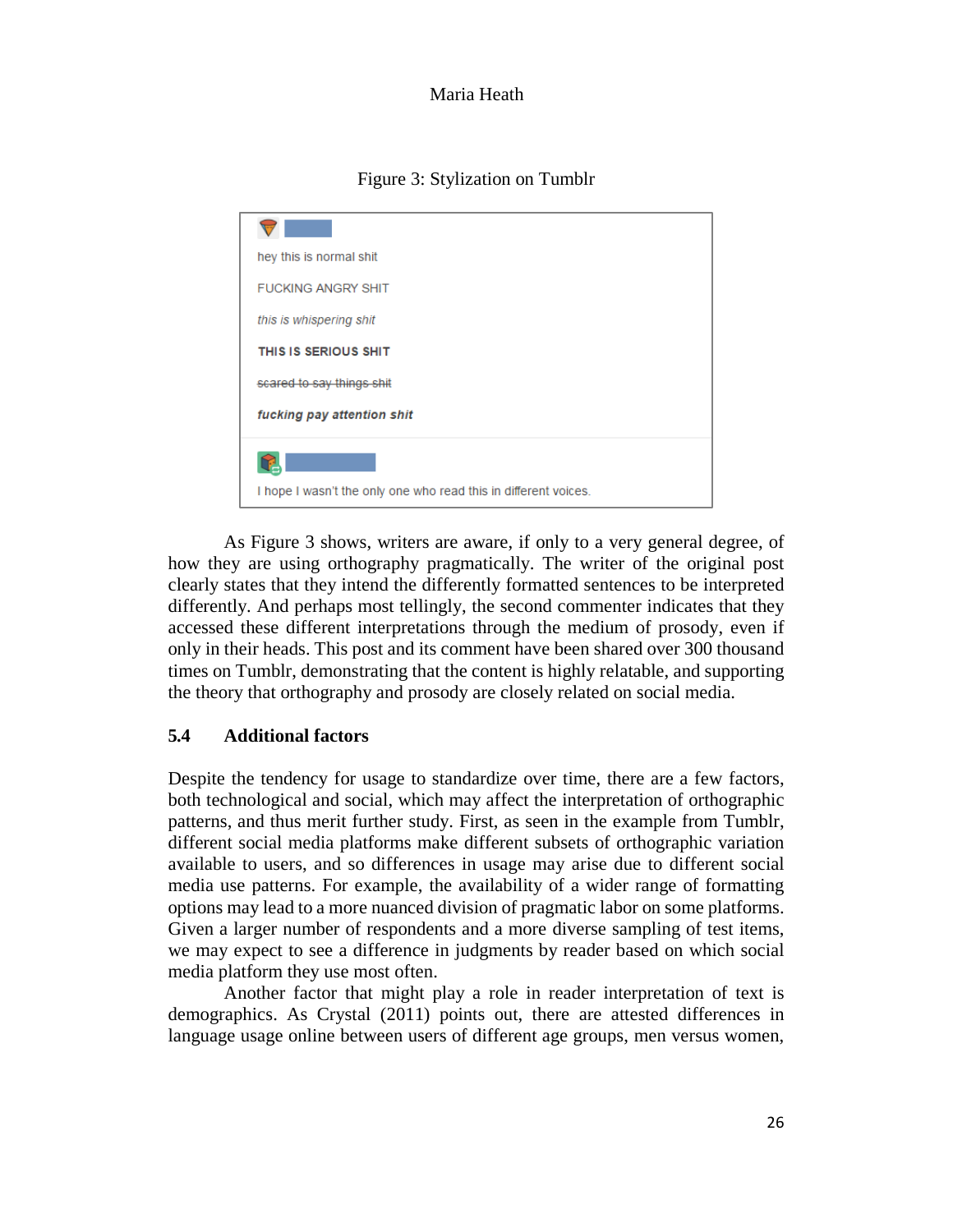users of different educational backgrounds, and so forth. I propose adding preferred social media platform as a demographic feature that may influence linguistic trends. In addition to differences in formatting options, social groups of internet users with similar interests tend to congregate on certain platforms, so there may be sociological "sub dialects" found in users of different social media platforms.

Finally, this project has so far only examined a small portion of pragmatic orthography. The function of capitalization also cannot be completely described without also looking at how it interacts with other orthographic patterns. For example, the pattern of including multiple exclamation points, which has been analyzed similarly to capitalization in previous studies, often co-occurs with the caps lock pattern, as in example (19).

## (17) I CAN NOT WAIT FOR TOMORROW!!!!!!!!!!!!!!!

To fully describe the function of caps lock in tweets, exclamation points will need to be independently studied.

Additionally, there are several other non-standard punctuation patterns which are interesting both in their own right and as they relate to other patterns. For example, the use of multiple question marks, ellipsis, and consecutive word punctuation may all potentially have pragmatic uses derived from prosodic analogies. Ultimately, if each of these patterns can be described individually, then a more complete picture of how people use non-standard orthography on social media for pragmatic purposes may be illuminated.

# **6 Conclusion**

In this study, we observed that internet users often meaningfully deviate from the orthographic norms of English. Specifically, we examined the caps lock pattern on Twitter, hypothesizing that it might correlate to heightened emotional content in a tweet. This hypothesis held up in the experiment for happiness, but not for anger, which leads us to suspect that a subtler distinction may be at play. Adopting the theory that certain capitalization patterns intend to convey prosody allows us to explain the data for all three emotions by forcing us to consider the prosodic realizations of different emotions and how they might be represented orthographically. Ultimately, such an explanation is shown to be a powerful predictive tool for pragmatic orthography both on Twitter and beyond. Ultimately, there is much work yet to be done in terms of pragmatic orthography in social media, but this study has taken the first steps toward systematically determining what interpretations orthography may contribute to a text.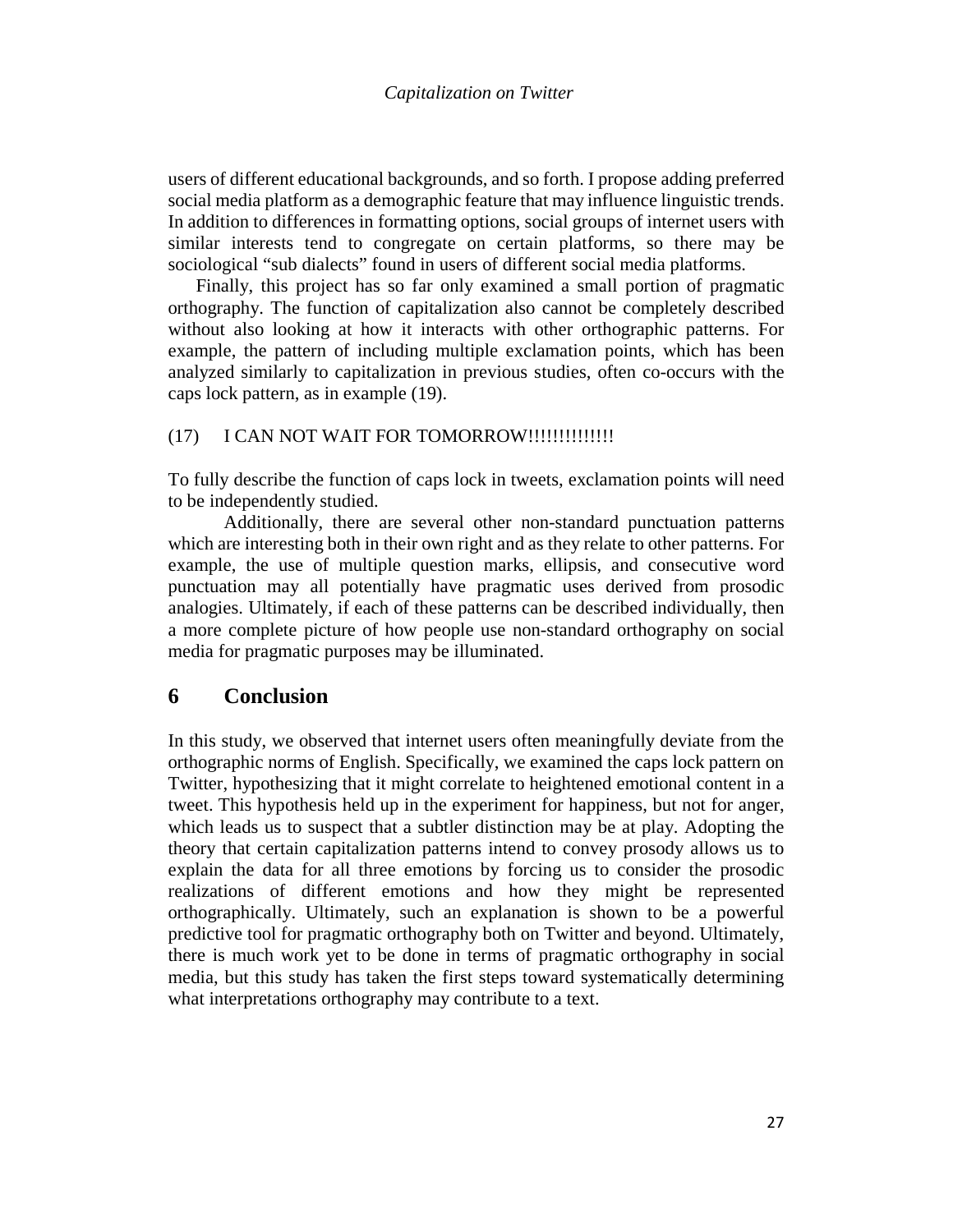## **References**

- Berg, Kristian. & Mark Aronoff. 2017. Self-organization in the spelling of English suffixes: The emergence of culture out of anarchy. *Language* 93: 37-64.
- Baym, Nancy K. 2015. *Personal Connections in the Digital Age.* Malden, MA: Polity Press.
- Burkhardt, Felix & Walter Sendlmeier. 2000. Verification of acoustical correlates of emotional speech using formant synthesis. *ISCA Tutorial and Research Workshop on Speech and Emotion*. 5-7 September 2000. Newcastle, Northern Ireland, UK.
- Carvalho, Paula, Luís Sarmento, Mário J. Silva & Eugénio de Oliveira. 2009. Clues for Detecting Irony in User-Generated Contents: Oh…!! It's "so easy" ;-). In: *TSA '09: proceeding of the 1st international CIKM workshop on topicsentiment analysis for mass opinion*. 53-56. New York: AMC.
- Cruttenden, Alan. 1997. *Intonation*. Melbourne: Cambridge University Press.
- Crystal, David. 2011. *Internet Linguistics: A Student Guide*. New York: Routledge.
- Ferarra, Kathleen, Hans Brunner, & Greg Whittemore. 1991. Interactive Written Discourse as an Emergent Register. *Written Communication* 8: 8-34.
- Gimpel, Kevin et al. 2011. Part-of-speech Tagging for Twitter: Annotations, Features, and Experiments. In *Proceedings of ACL 2011*.
- Lamontagne, Jeff & Gretchen McCulloch. 2017. Wayyy Longgg: Orthotactics and Phonology in Lengthening on Twitter. *LSA 2017 Annual Meeting*. 5-8 January 2017. Austin TX.
- Piotrovskaya, L. 2003. Emotional Prosody and Emotive Intonation. *International Society of Phonetic Sciences.*
- R Core Team. 2014. R: A Language and Environment for Statistical Computing. R Foundation for Statistical Computing, Vienna, Austria.
- Seargeant, Philip & Caroline Tagg. 2014. *The Language of Social Media*. Hampshire, UK: Palgrage Macmillan.
- Werry, Christopher C. 1996. Linguistic and Interactional Features of Internet Relay Chat. In Susan C. Herring (ed.), *Computer-Mediated Communication: Linguistic, Social and Cross-Cultural Perspectives*: 47- 64. Amsterdam: John Benjamins.
- Wilson, Deirdre & Dan Sperber. 2004. Relevance Theory. L. Horn and G. Ward (eds.), *Handbook of Pragmatics*. Oxford: Blackwell
- Zappavigna, Michele. 2012. *Discourse of Twitter and Social Media*. London: Bloomsbury.